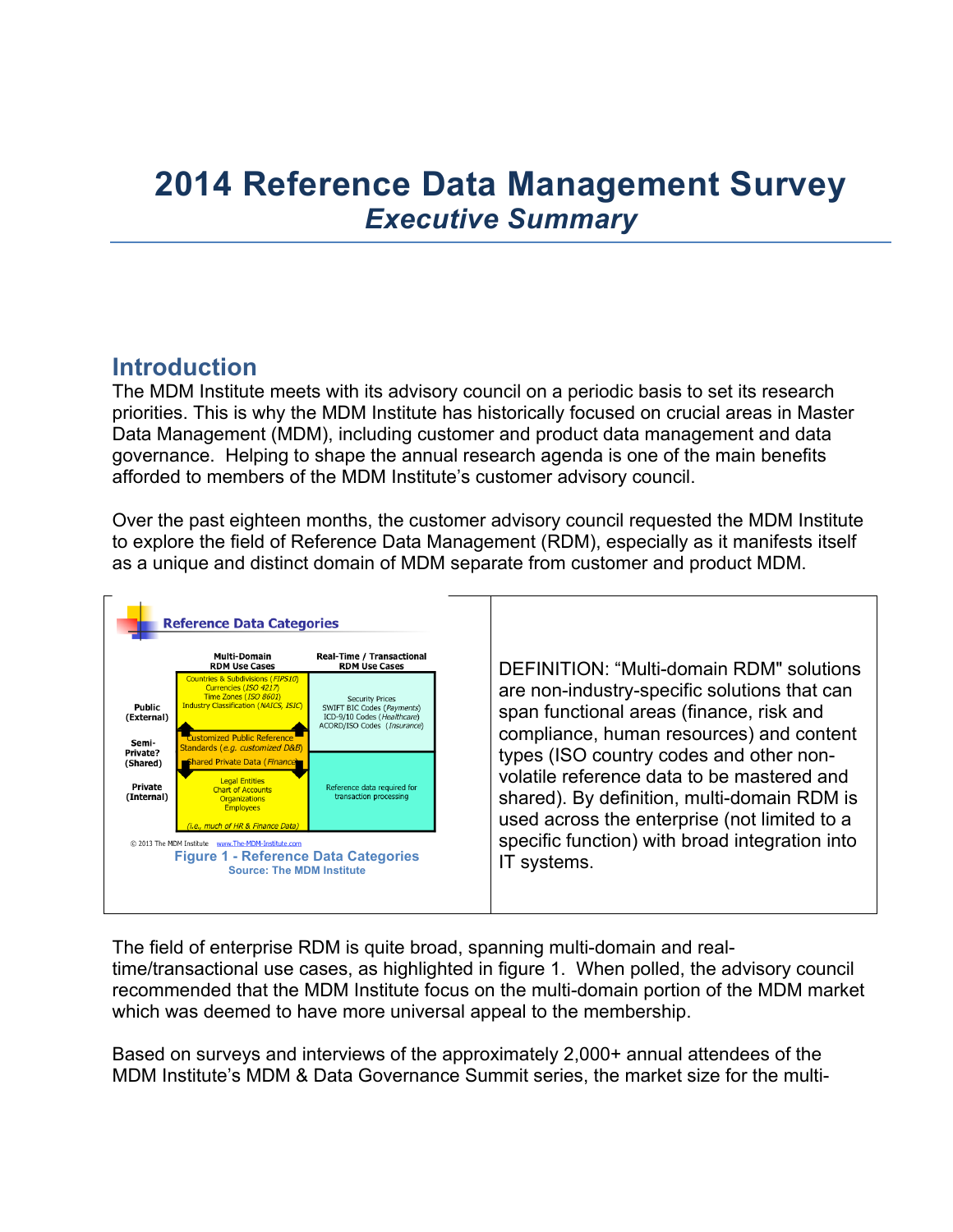#### *2014 Reference Data Management Survey: Executive Summary*

domain portion of the RDM market is believed to have been US\$165 million during 2013 and it is expected to exceed US\$350 million by 2015.

The market is quite diverse, spanning traditional and multi-domain MDM vendors, RDMspecific offerings, Data Governance vendors with "RDM-lite" offerings, "private RDM" (e.g., Finance MDM/RDM) vendors, and real-time RDM vendors (e.g., security master products from the likes of AssetControl, Eagle and GoldenSource) who are now expanding into generalized RDM.

For the 2014 RDM survey, the advisory council requested that focus be on the more frequently deployed MDM and RDM-specific offerings. The survey results highlighted below are based on Enterprise RDM initiatives, excluding function-specific RDM, RDM-Lite, and real-time RDM.

# **Highlight of 2014 Survey Findings**

Respondents to the survey came from multiple industries, mostly large companies, and held roles largely in the business or in enterprise IT. Not surprisingly, large financial services organizations were heavily represented, as a growing number are embarking on reference data management programs for risk management and regulatory compliance. Other businesses that rely on public standards (logistics, transportation, pharma) were also well represented.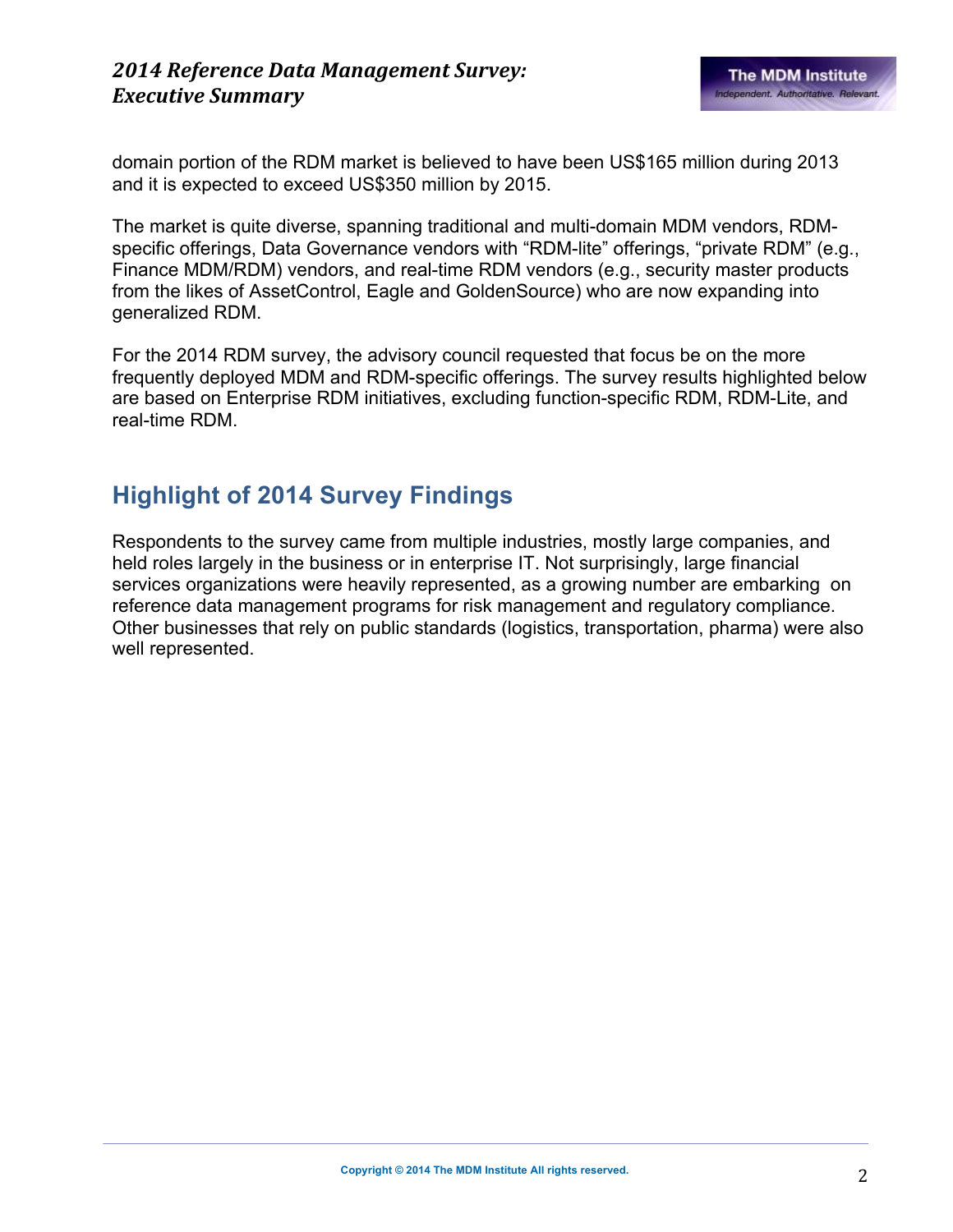

#### *"Multi-domain RDM is increasingly an enterprise initiative with correspondingly enterprise-sized budgets."*

When the MDM Institute began exploring RDM within the advisory council community, several prominent MDM vendors, especially those focused on the customer and product MDM space, were mystified by our interest. Their perception was that RDM projects were insignificant and often relegated to non-core functions in the business. The 2014 survey data indicates that this is not the case. "Accountability for RDM" is often at the enterprise level— even at the Chief Data Officer level in a few cases— and on average organizations are spending US\$1.1 million on RDM software with many initial projects in the US\$250K-US\$500K range.

Our survey respondents also highlighted the fact that RDM is pivotal for any master data management program. Governance of public and private reference data and its relationships with master data (product or customer) is a "must-have". Therefore, the MDM Institute sees RDM as becoming a key building block in large multi-domain MDM initiatives. In some cases, organization that have already deployed a first MDM hub for managing customer data are now looking at RDM to complement/augment their platform with hierarchy management and governance capabilities.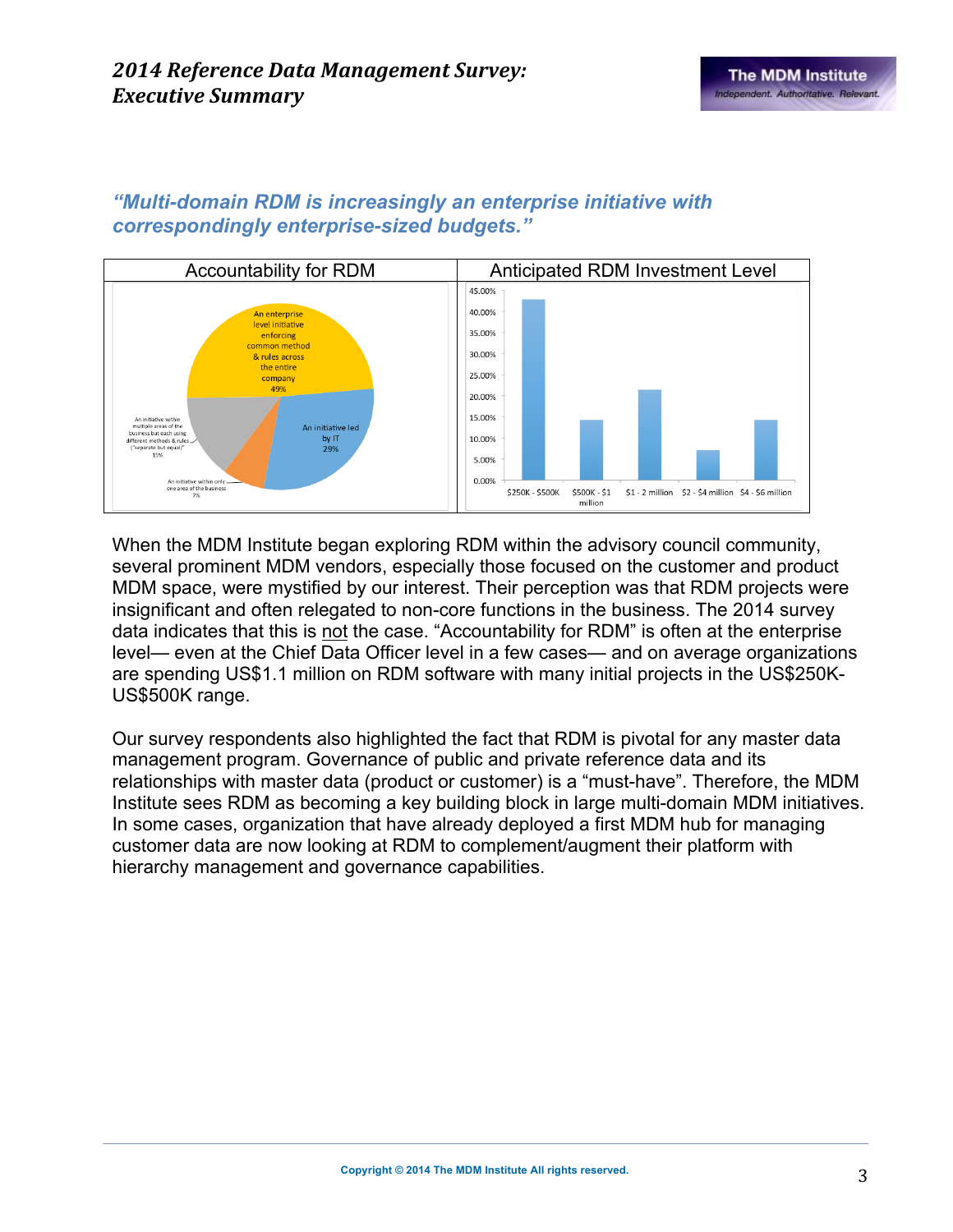*"Most organizations are focused on both private and public multi-domain reference data."*



While many MDM vendors have assumed that reference data represents only publicly shared values such as the ISO-3166 standard for country codes or postal codes, the 2014 RDM survey found that organizations are including and integrating "private reference data"— e.g., reference data from corporate functions and shared services such as Finance, HR, GRC, and legal— with "public reference data".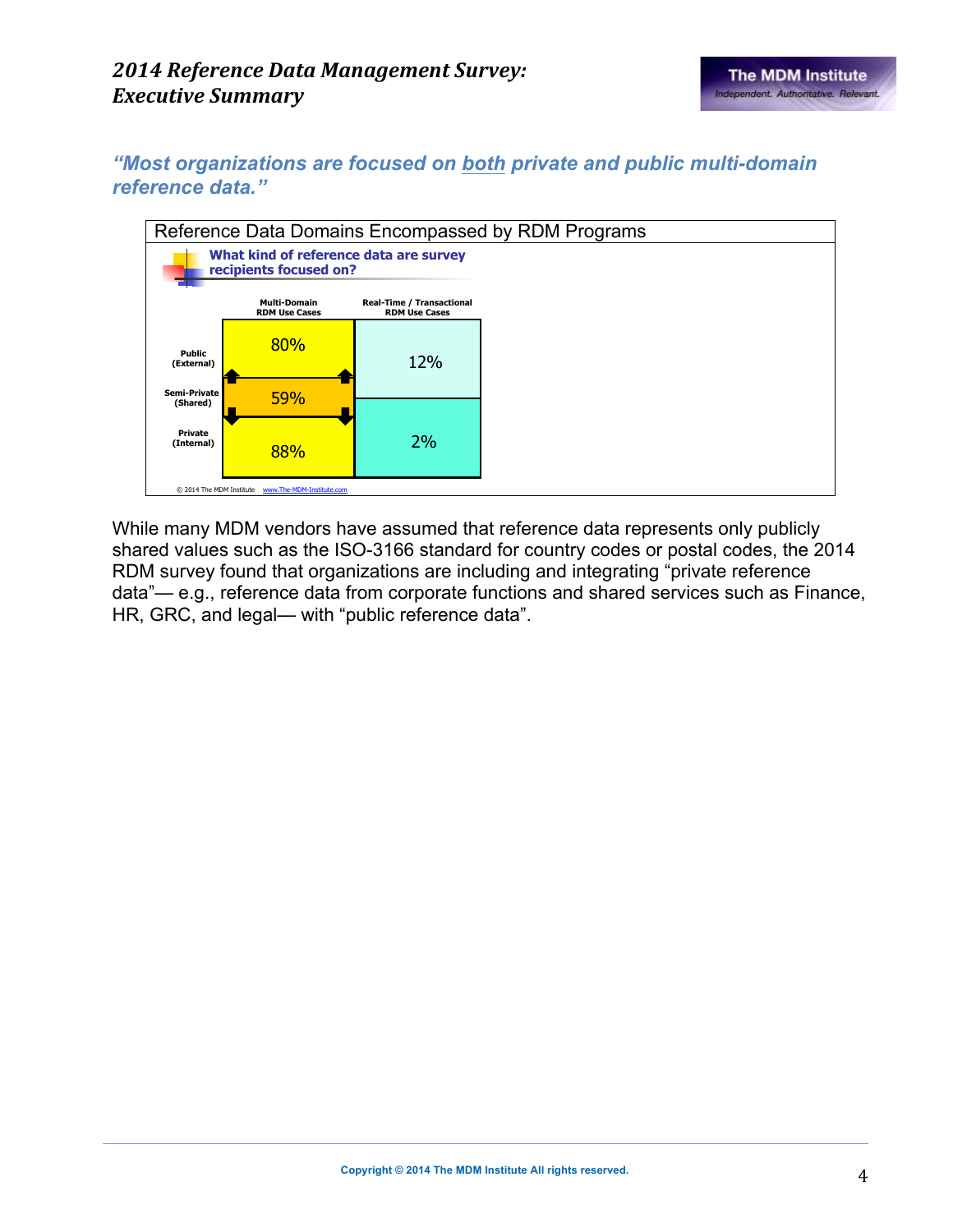*"Organizations are realizing that poor RDM practices (especially those with primarily private RDM-centric programs) have a widespread impact negatively affecting transaction processing, enterprise application integration and business intelligence."*



The 2014 RDM survey also found that many organizations are pursing RDM because inconsistent reference data is all too often the root cause of failures in reporting and transaction processing. Thus, organizations believe they can address their main business and IT issues by governing reference data (and its many versions) more effectively and also integrating the RDM-governed data with ERP, CRM and BI/Big Data initiatives.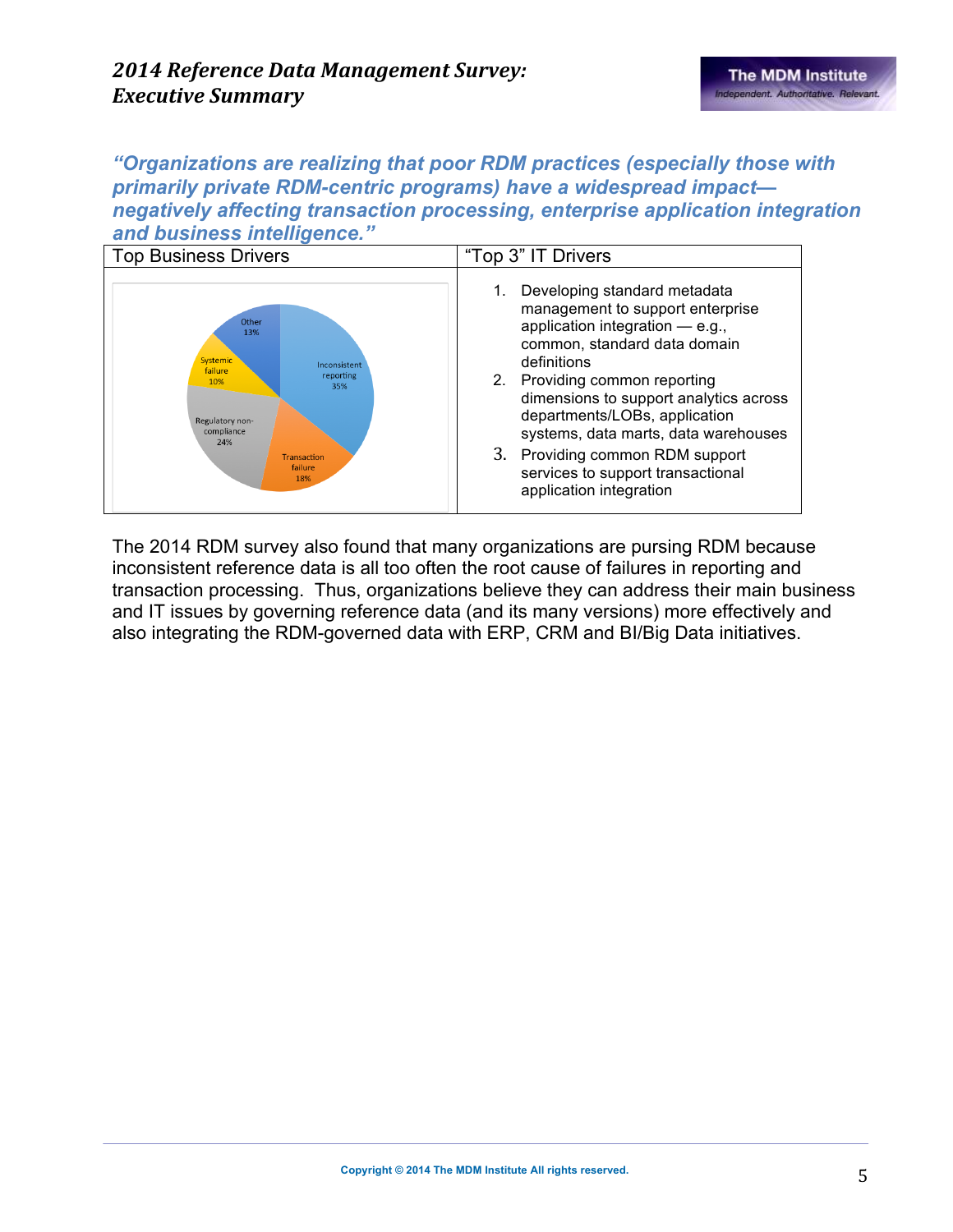*"Large enterprises are using a wide range of tools to meet the RDM challenge; MDM vendors IBM, Orchestra Networks and Oracle lead the market for Enterprise RDM implementations."*



While spreadsheets remain troublingly popular, over three quarters of the survey respondents indicated that they had implemented their RDM program using software from MDM vendors—specifically IBM, Orchestra Networks, and Oracle—as the more common RDM solutions. We believe that the RDM-focused components of these vendors, especially the components for both public and private forms of reference data, have enabled these vendors to participate more effectively in the multi-domain RDM market. In discussions with advisory board members and survey respondents, a common complaint was that other MDM vendors lack effective RDM features, require extensive customization of their domain-specific hubs, and data integration for synchronization.